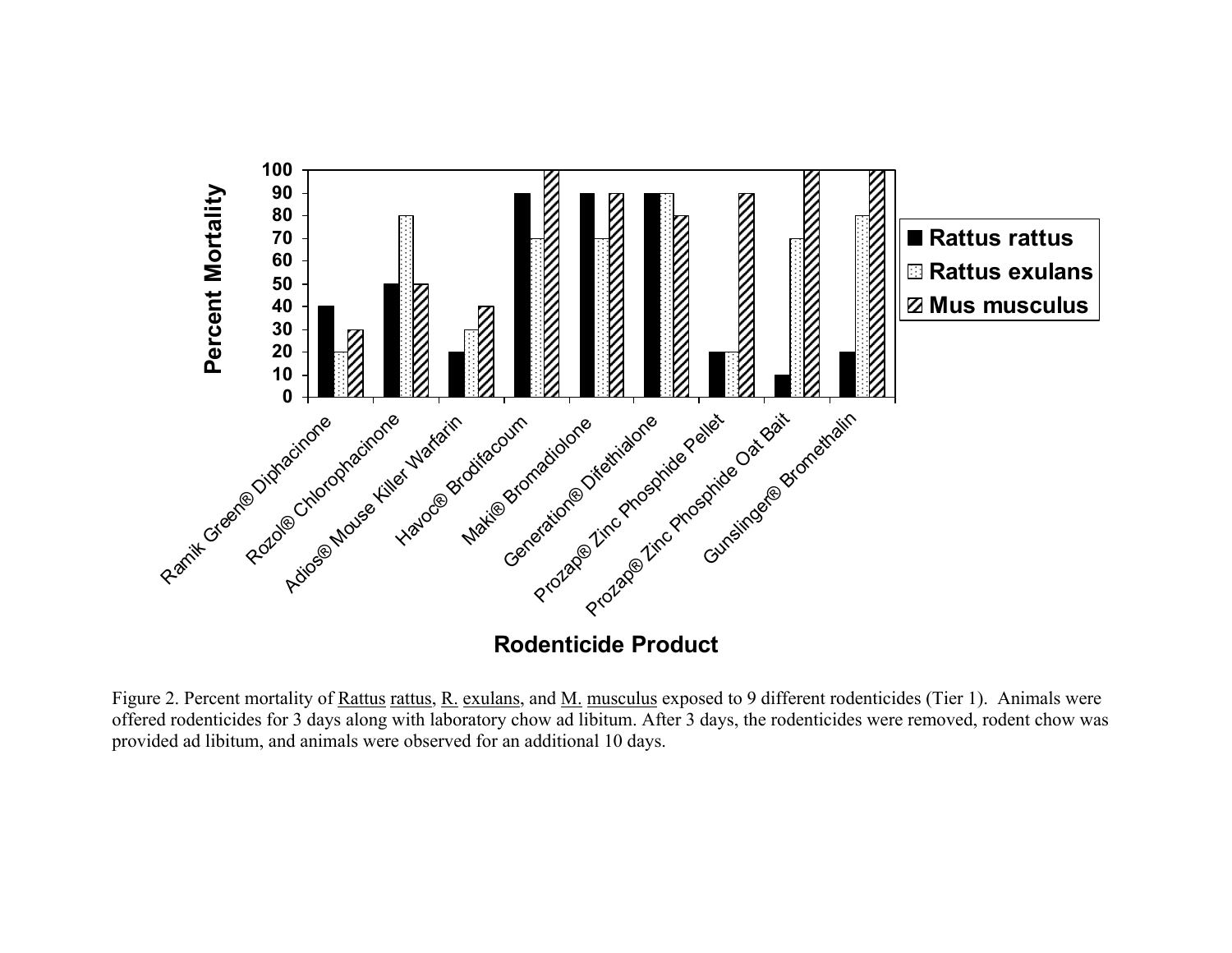

Figure 3. Percent mortality of Rattus rattus, R. exulans, and M. musculus exposed to selected rodenticides (Tier 2). Animals were offered rodenticides for 7 days along with laboratory chow ad libitum. After 7 days, the rodenticides were removed, rodent chow was provided ad libitum, and animals were observed for an additional 10 days. Only rodenticides that failed to achieve 80% mortality in the 3 day trial (Tier 1) were tested in the 7 day trial.

\* R. exulans had no mortalities for zinc phosphide pellets.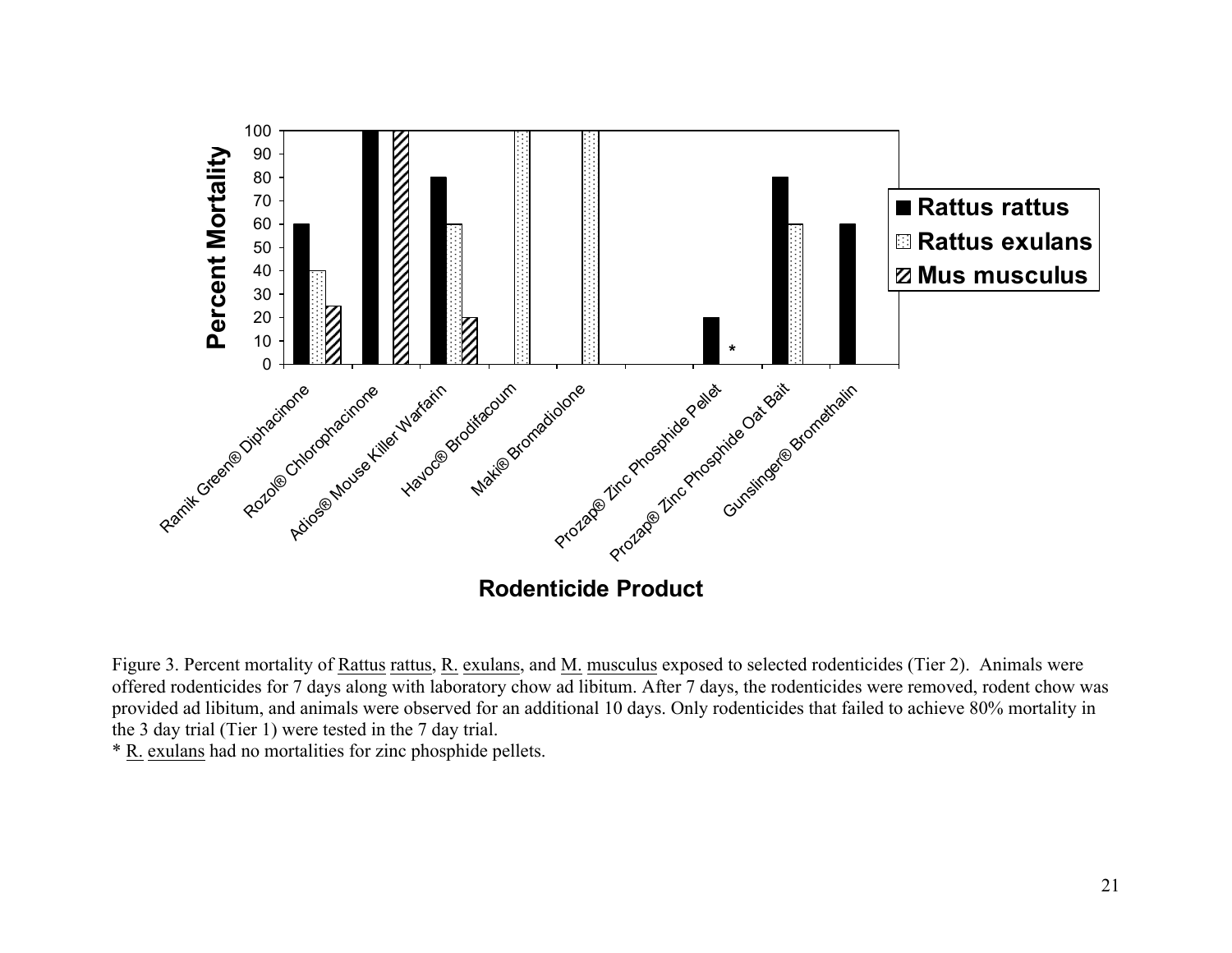

Figure 4. Percent mortality of Rattus rattus, R. exulans, and M. musculus exposed to selected rodenticides (Tier 3). Animals were offered selected rodenticides for 7 days without alternate foods. After 7 days, the rodenticides were removed, rodent chow was provided ad libitum, and animals were observed for an additional 10 days. Only rodenticides that failed to achieve 80% mortality in the two-choice trials (Tier 1 and 2) were tested in the 7 day no-choice trial.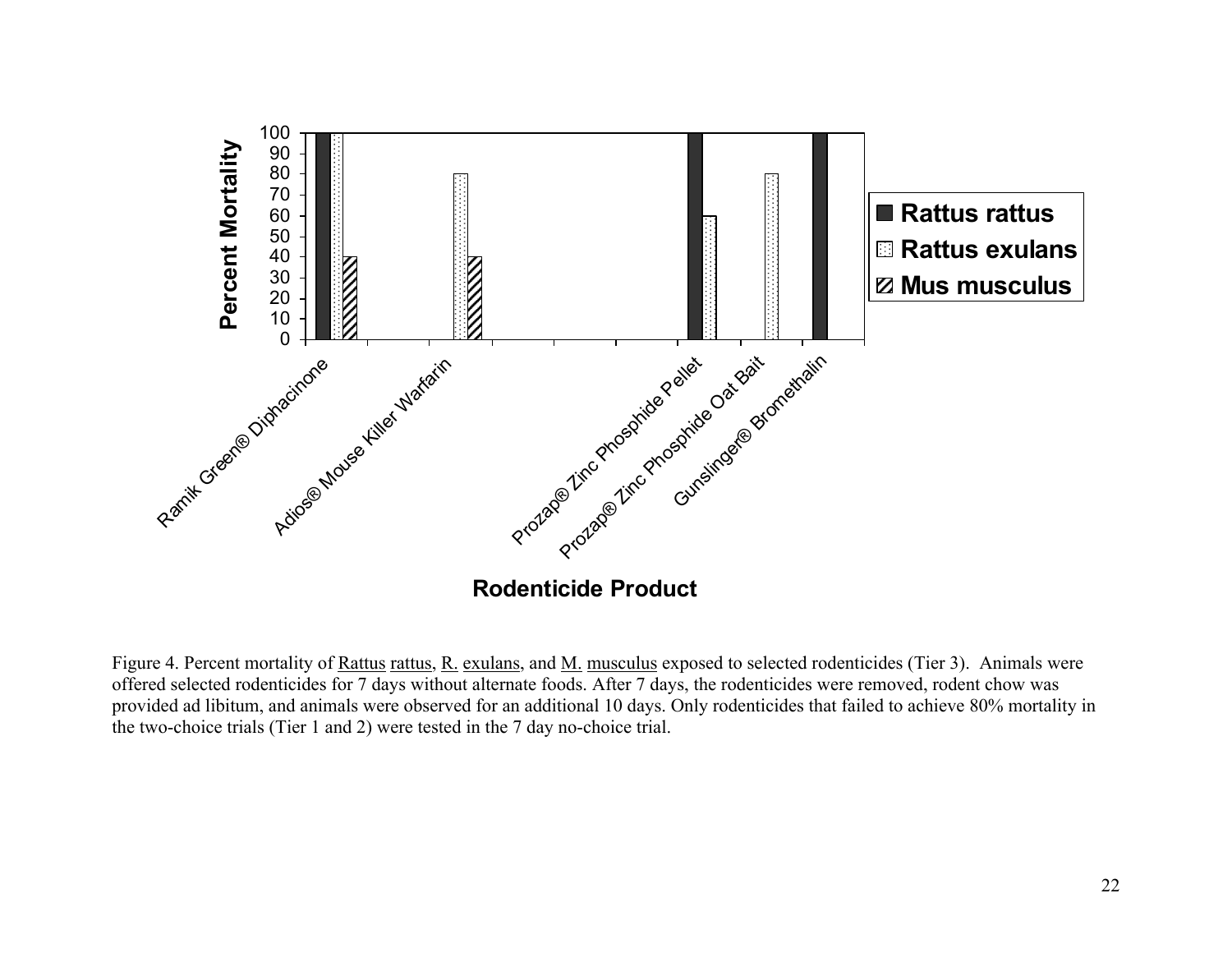

Figure 5. The mean amount (+ SE) of selected rodenticides consumed divided by the amount of laboratory chow consumed (preference ratio) over 3 days for all rodent species combined (Tier 1). Animals were offered rodenticides for 3 days along with laboratory chow ad libitum. Means that do not share the same letter differ statistically based on Students Newman Keuls multiple range test.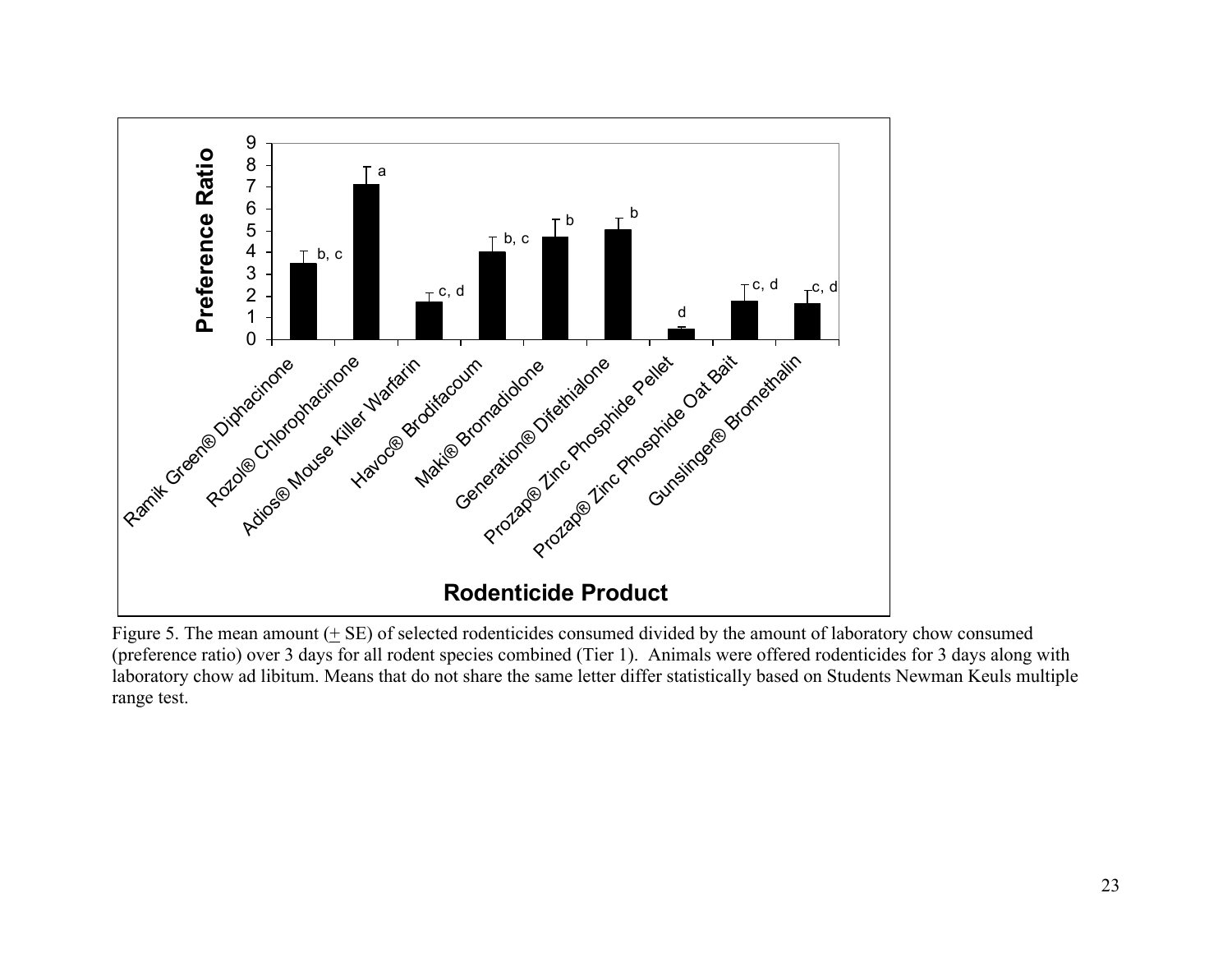

Figure 6. Preference ratio (amount of selected rodenticides consumed divided by the amount of laboratory chow consumed) over 3 days for 3 rodent species, Rattus rattus, R. exulans, and M. musculus (Tier 1). Animals were offered rodenticides for 3 days along with laboratory chow ad libitum.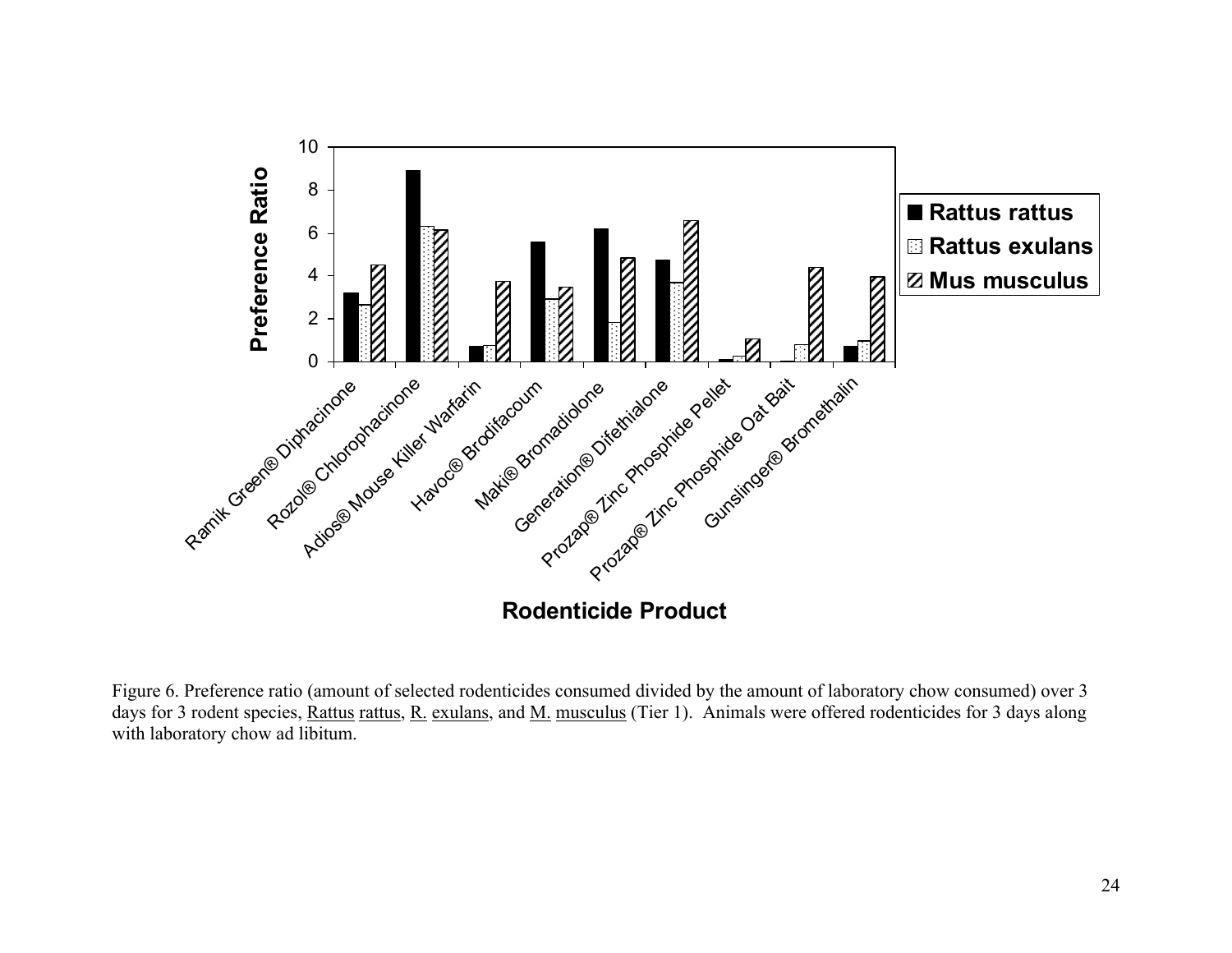

Figure 7. Preference ratio (amount of selected rodenticides consumed divided by the amount of laboratory chow consumed) over 7 days for 3 rodent species, Rattus rattus, R. exulans, and M. musculus (Tier 2). Animals were offered rodenticides for 7 days along with laboratory chow ad libitum. Only rodenticides that failed to achieve 80% mortality in the 3 day trial (Tier 1) were tested in the 7 day trial.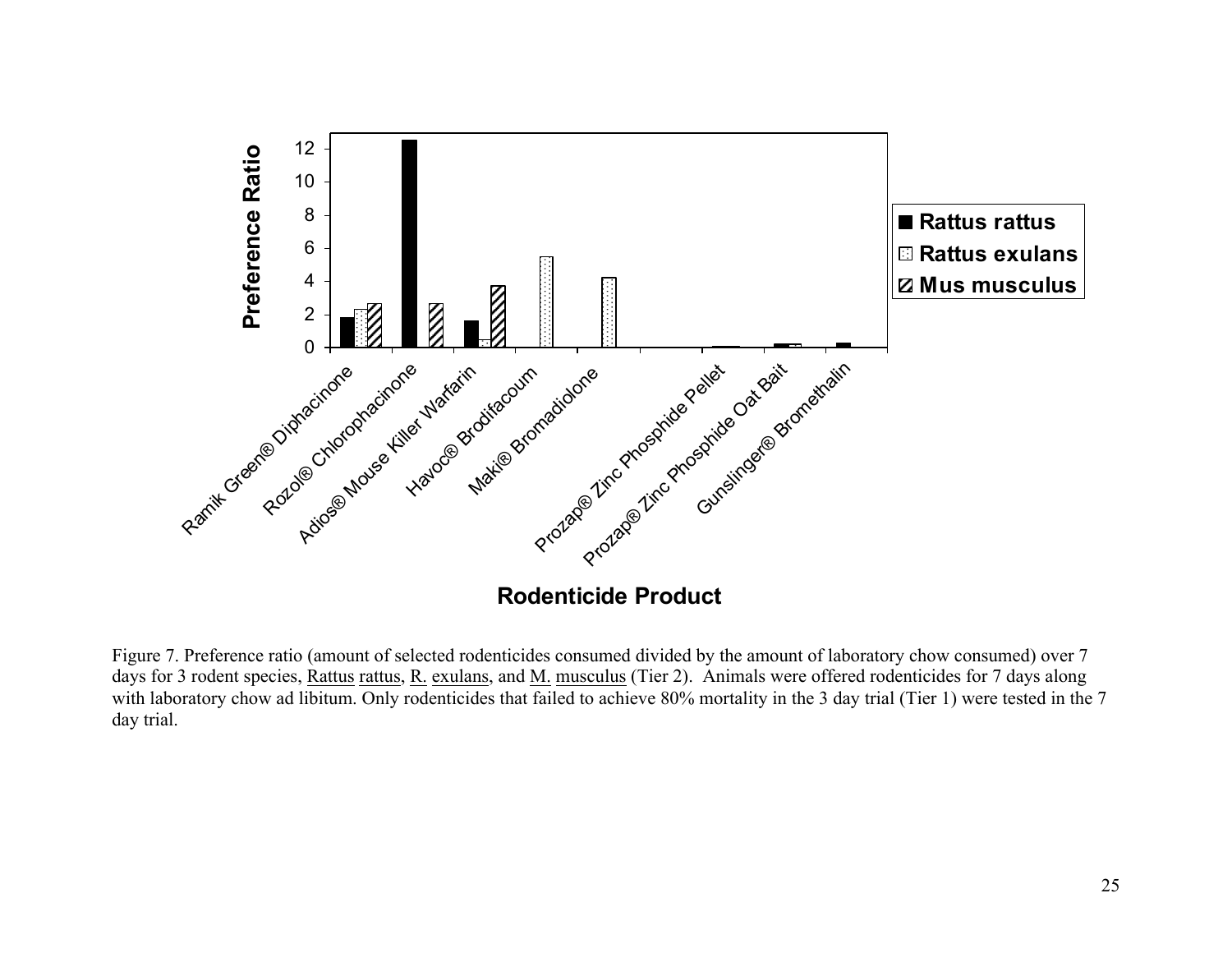Table 1. Mortality, body weight, bait consumption, chow consumption, preference ratio, and fate of Rattus exulans exposed to 9 different rodenticides and control groups offered only laboratory chow (maintenance diet) (Tier 1). Animals were offered rodenticides for 3 days along with laboratory chow ad libitum. After 3 days, the rodenticides were removed, rodent chow was provided ad libitum, and animals were observed for an additional 10 days.

|                          |                                   |                |                  |         | Body Weight (g) |                                     |             | <b>Bait Consumption</b> |                                  |                        |
|--------------------------|-----------------------------------|----------------|------------------|---------|-----------------|-------------------------------------|-------------|-------------------------|----------------------------------|------------------------|
| <b>Treatment</b>         | $\frac{0}{0}$<br><b>Mortality</b> | $\mathbf n$    | <b>Mortality</b> | Minimum | Maximum         | <b>Mean Chow</b><br>Consumption (g) | Mean<br>(g) | Mean<br>(g/kg body wt.) | Mean preference<br>ratio $(g/g)$ | Range days to<br>death |
| Generation® difethialone | 90                                | 9              | yes              | 42      | 103             | 5.59                                | 13.30       | 218.83                  | 4.12                             | $3-9$                  |
|                          |                                   |                | no               | 43      | 43              | 11.77                               | 1.37        | 31.93                   | 0.12                             | $\boldsymbol{0}$       |
| Gunslinger® bromethalin  | 80                                | 16             | yes              | 36      | 70              | 4.13                                | 3.08        | 60.64                   | 1.19                             | $1 - 3$                |
|                          |                                   | 4              | no               | 46      | 80              | 21.30                               | 1.20        | 19.64                   | 0.08                             | $\mathbf{0}$           |
| Havoc® brodifacoum       | 70                                | $\tau$         | yes              | 46      | 69              | 9.34                                | 15.72       | 288.80                  | 4.09                             | $4 - 8$                |
|                          |                                   | 3              | no               | 60      | 73              | 19.81                               | 1.79        | 27.03                   | 0.15                             | $\mathbf{0}$           |
| Control Group            | $\boldsymbol{0}$                  | 15             | no               | 33      | 70              | 19.21                               |             |                         |                                  | $\boldsymbol{0}$       |
| Maki® bromadiolone       | 70                                | 7              | yes              | 41      | 68              | 9.49                                | 16.38       | 289.15                  | 3.93                             | $4 - 8$                |
|                          |                                   | 3              | no               | 46      | 81              | 19.92                               | 8.97        | 142.69                  | 1.05                             | $\boldsymbol{0}$       |
| Adios® Mouse Killer      | 30                                | 3              | yes              | 48      | 62              | 9.20                                | 14.66       | 273.53                  | 1.61                             | $4 - 8$                |
| warfarin                 |                                   | $\overline{7}$ | no               | 44      | 75              | 22.25                               | 4.21        | 58.11                   | 0.43                             | $\overline{0}$         |
| Ramik Green®             | 20                                | $\overline{c}$ | yes              | 37      | 57              | 9.21                                | 11.84       | 238.21                  | 1.50                             | 6                      |
| diphacinone              |                                   | 8              | no               | 46      | 70              | 10.98                               | 9.94        | 179.42                  | 2.94                             | $\boldsymbol{0}$       |
| Rozol® chlorophacinone   | 80                                | 8              | yes              | 48      | 69              | 2.89                                | 17.22       | 297.65                  | 6.26                             | $3 - 7$                |
|                          |                                   | 2              | no               | 41      | 52              | 4.16                                | 17.05       | 377.51                  | 6.45                             | $\mathbf{0}$           |
| Prozap® zinc phosphide   | 70                                | $\tau$         | yes              | 39      | 58              | 3.51                                | 1.60        | 34.48                   | 1.07                             | $1 - 3$                |
| oat                      |                                   | 3              | no               | 55      | 68              | 18.51                               | 2.35        | 39.65                   | 0.13                             | $\boldsymbol{0}$       |
| Prozap® zinc phosphide   | 20                                | $\overline{c}$ | yes              | 40      | 46              | 2.97                                | 2.24        | 51.90                   | 0.75                             |                        |
| pellet                   |                                   | 8              | no               | 43      | 69              | 17.19                               | 2.90        | 55.29                   | 0.17                             | $\mathbf{0}$           |

**KEY:**

Mean laboratory chow (control) consumption (g)= (Total of lab chow eaten in grams by group during the 3 days)/ (Number of animals in the group)

Mean bait consumption (g)= (Total of rodenticide bait eaten in grams by group during the 3 days)/

(Number of animals in the group)

Range days to death = Date animals died from first exposure

n = number of animals in treatment group more states of animal in the group die?

Mean bait consumption (g/kg body wt.) = (Average grams of rodenticide bait eaten) / (kilogram of body weight) Mean preference ratio = Average of grams of bait consumed/grams of rodent chow consumed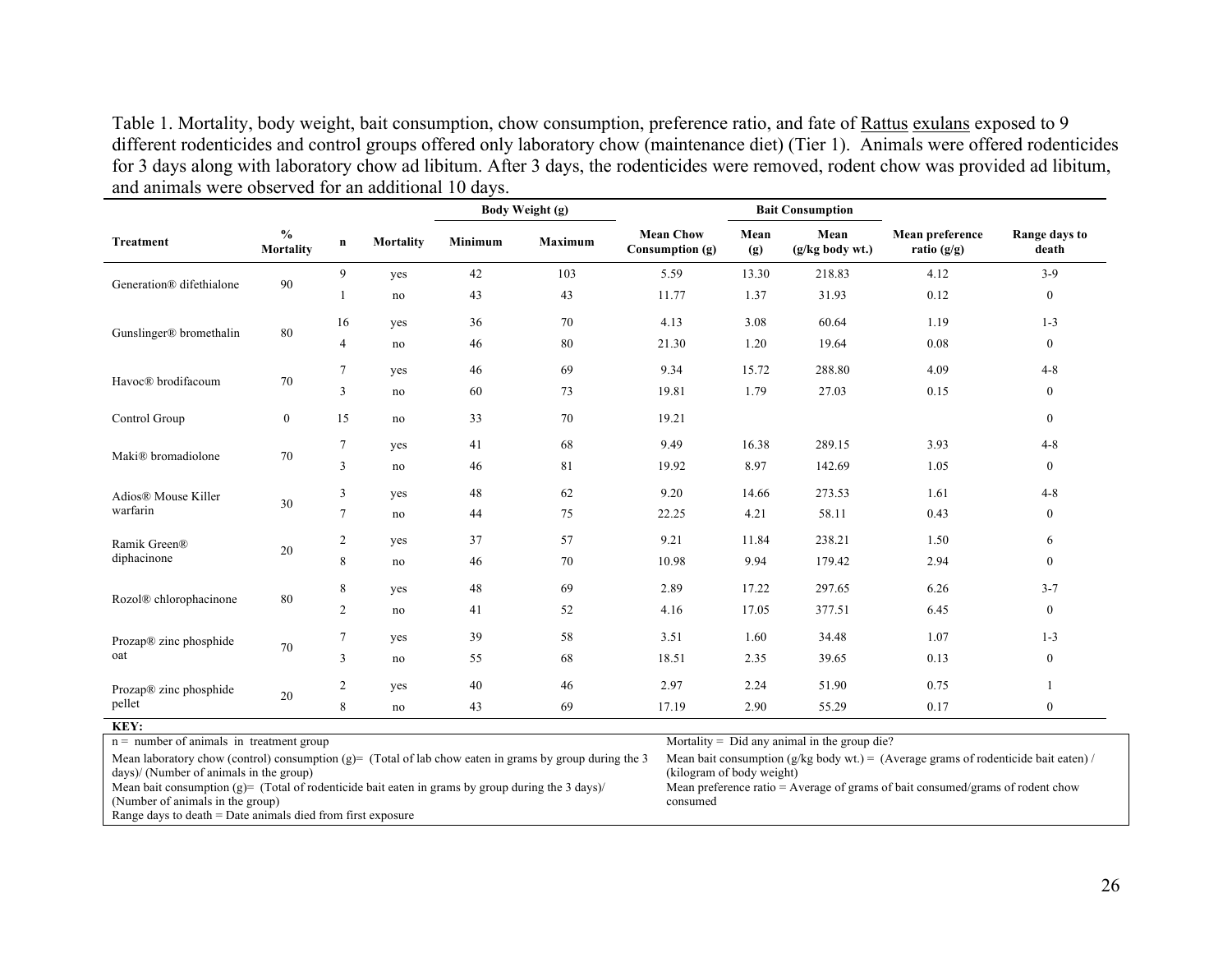Table 2. Mortality, body weight, bait consumption, chow consumption, preference ratio, and fate of Rattus rattus exposed to 9 different rodenticides and control groups offered only laboratory chow (maintenance diet) (Tier 1). Animals were offered rodenticides for 3 days along with laboratory chow ad libitum. After 3 days, the rodenticides were removed, rodent chow was provided ad libitum, and animals were observed for an additional 10 days.

|                            |              |                |                  |         | Body Weight (g) |                                     |             | <b>Bait Consumption</b> |                                  |                        |
|----------------------------|--------------|----------------|------------------|---------|-----------------|-------------------------------------|-------------|-------------------------|----------------------------------|------------------------|
| <b>Treatment</b>           | % Mortality  | $\mathbf n$    | <b>Mortality</b> | Minimum | <b>Maximum</b>  | <b>Mean Chow</b><br>Consumption (g) | Mean<br>(g) | Mean<br>(g/kg body wt.) | Mean preference<br>ratio $(g/g)$ | Range days<br>to death |
| Generation® difethialone   | 90           | 9              | yes              | 90      | 192             | 10.69                               | 31.51       | 225.51                  | 4.43                             | $4 - 10$               |
|                            |              |                | no               | 90      | 90              | 4.03                                | 30.33       | 336.98                  | 7.52                             | $\boldsymbol{0}$       |
|                            |              | $\overline{2}$ | yes              | 123     | 145             | 9.23                                | 5.79        | 42.09                   | 0.60                             | 3                      |
| Gunslinger® bromethalin    | 20           | 8              | no               | 108     | 176             | 11.99                               | 4.62        | 34.46                   | 0.73                             | $\mathbf{0}$           |
|                            |              | 9              | yes              | 69      | 198             | 10.62                               | 35.14       | 272.23                  | 5.59                             | $4-9$                  |
| Havoc® brodifacoum         | 90           |                | no               | 148     | 148             | 7.35                                | 39.90       | 269.59                  | 5.43                             | $\boldsymbol{0}$       |
| Control Group              | $\mathbf{0}$ | 20             | no               | 67      | 192             | 35.39                               | N/A         | NA                      | NA                               | $\boldsymbol{0}$       |
|                            |              | 9              | yes              | 83      | 179             | 7.69                                | 34.69       | 277.66                  | 6.65                             | $4 - 13$               |
| Maki® bromadiolone         | 90           |                | no               | 154     | 154             | 12.53                               | 26.68       | 173.22                  | 2.13                             | $\mathbf{0}$           |
| Adios® Mouse Killer        | 20           | $\overline{2}$ | yes              | 114     | 156             | 22.19                               | 31.37       | 250.36                  | 1.50                             | $4-6$                  |
| warfarin                   |              | 8              | no               | 107     | 218             | 38.34                               | 12.29       | 90.48                   | 0.44                             | $\boldsymbol{0}$       |
|                            |              | 4              | yes              | 113     | 262             | 9.89                                | 25.57       | 170.57                  | 4.68                             | $7 - 11$               |
| Ramik Green® diphacinone   | 40           | 6              | no               | 117     | 193             | 13.31                               | 22.45       | 140.30                  | 2.26                             | $\boldsymbol{0}$       |
|                            |              | 5              | yes              | 111     | 235             | 6.62                                | 27.54       | 179.28                  | 8.93                             | $4 - 7$                |
| Rozol® chlorophacinone     | $50\,$       | 5              | no               | 116     | 210             | 11.85                               | 26.08       | 189.30                  | 8.90                             | $\mathbf{0}$           |
|                            |              | 1              | yes              | 251     | 251             | 9.68                                | 2.15        | 8.55                    | 0.22                             |                        |
| Prozap® zinc phosphide oat | 10           | 9              | no               | 93      | 224             | 32.79                               | 1.79        | 11.08                   | 0.06                             | $\boldsymbol{0}$       |
|                            |              |                |                  |         |                 |                                     |             |                         |                                  |                        |
| Prozap® zinc phosphide     | 20           | $\overline{2}$ | yes              | 102     | 116             | 9.45                                | 2.64        | 24.38                   | 0.31                             | $\overline{2}$         |
| pellet                     |              | 8              | no               | 116     | 204             | 28.18                               | 2.43        | 16.30                   | 0.09                             | $\boldsymbol{0}$       |

## **KEY:**

Mean laboratory chow (control) consumption  $(g)$  (Total of lab chow eaten in grams by group during the 3 days)/ (Number of animals in the group)

n = number of animals in treatment group more states of animal in the group die?

Mean bait consumption (g/kg body wt.) = (Average grams of rodenticide bait eaten) / (kilogram of body weight)

Mean bait consumption (g)= (Total of rodenticide bait eaten in grams by group during the 3 days)/

(Number of animals in the group)

Range days to death = Date animals died from first exposure

Mean preference ratio = Average of grams of bait consumed/grams of rodent chow consumed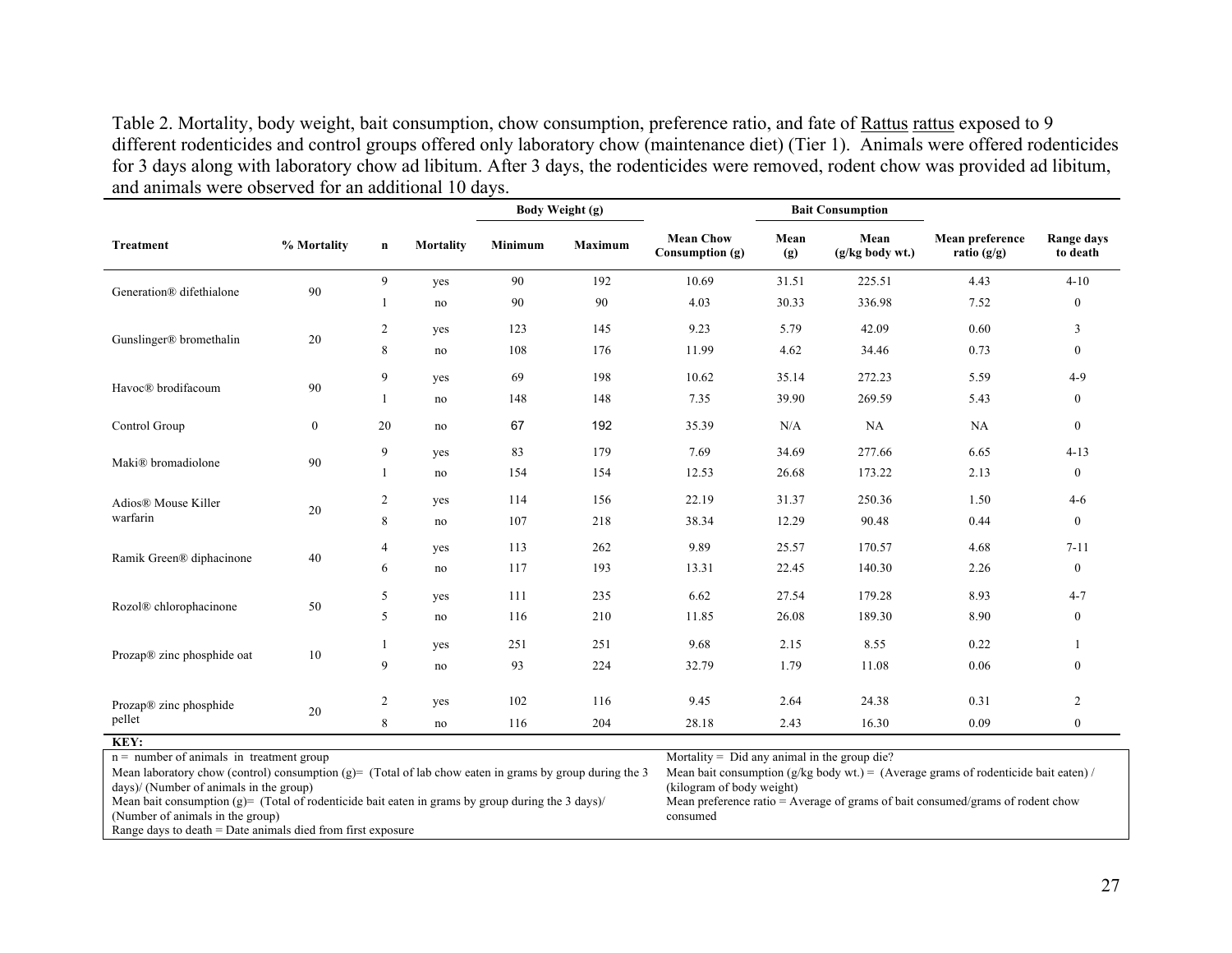Table 3. Mortality, body weight, bait consumption, chow consumption, preference ratio, and fate of Mus musculus exposed to 9 different rodenticides and control groups offered only laboratory chow (maintenance diet) (Tier 1). Animals were offered rodenticides for 3 days along with laboratory chow ad libitum. After 3 days, the rodenticides were removed, rodent chow was provided ad libitum, and animals were observed for an additional 10 days.

|                            |                            |                |           |         | Body Weight (g) | <b>Bait Consumption</b>               |             |                           |                                  |                        |
|----------------------------|----------------------------|----------------|-----------|---------|-----------------|---------------------------------------|-------------|---------------------------|----------------------------------|------------------------|
| <b>Treatment</b>           | $\frac{0}{0}$<br>Mortality | $\mathbf n$    | Mortality | Minimum | <b>Maximum</b>  | <b>Mean Chow</b><br>Consumption $(g)$ | Mean<br>(g) | Mean<br>$(g/kg$ body wt.) | Mean preference<br>ratio $(g/g)$ | Range days to<br>death |
| Generation® difethialone   | 80                         | $\,$ 8 $\,$    | yes       | 9.5     | 16.2            | 1.64                                  | 9.44        | 728.19                    | 6.55                             | $5 - 13$               |
|                            |                            | 2              | no        | 15.1    | 17.2            | 1.66                                  | 10.37       | 641.13                    | 6.73                             | $\boldsymbol{0}$       |
| Gunslinger® bromethalin    | 100                        | 10             | yes       | 13.2    | 18.4            | 0.73                                  | 1.01        | 62.82                     | 3.95                             | $1 - 3$                |
| Havoc® brodifacoum         | 100                        | 10             | yes       | 9.8     | 17.8            | 2.82                                  | 9.49        | 715.90                    | 3.49                             | $5 - 11$               |
| Control Group              | $\boldsymbol{0}$           | 15             | no        | 10.8    | 19.0            | 9.97                                  |             |                           |                                  | $\boldsymbol{0}$       |
| Maki® bromadiolone         |                            | 9              | yes       | 12.6    | 17.8            | 4.04                                  | 9.76        | 649.23                    | 5.36                             | $4 - 12$               |
|                            | 90                         |                | no        | 15.8    | 15.8            | 11.04                                 | 1.33        | 83.84                     | 0.12                             | $\boldsymbol{0}$       |
| Adios® Mouse Killer        | 40                         | $\overline{4}$ | yes       | 13.2    | 17.0            | 3.50                                  | 6.72        | 448.28                    | 3.59                             | $4-6$                  |
| warfarin                   |                            | 6              | no        | 11.2    | 15.9            | 3.32                                  | 7.69        | 546.71                    | 3.84                             | $\boldsymbol{0}$       |
|                            | 30                         | $\mathfrak{Z}$ | yes       | 12.3    | 15.0            | 2.14                                  | 11.01       | 839.65                    | 5.37                             | $3 - 6$                |
| Ramik Green® diphacinone   |                            | $\overline{7}$ | no        | 12.9    | 19.1            | 5.20                                  | 9.67        | 640.79                    | 4.11                             | $\boldsymbol{0}$       |
|                            | 50                         | 5              | yes       | 8.1     | 19.4            | 1.44                                  | 8.56        | 606.63                    | 6.28                             | $3 - 5$                |
| Rozol® chlorophacinone     |                            | 5              | no        | 11.7    | 15.0            | 1.72                                  | 9.56        | 715.66                    | 6.03                             | $\boldsymbol{0}$       |
| Prozap® zinc phosphide oat | 100                        | 10             | yes       | 11.1    | 17.3            | 0.32                                  | 0.36        | 25.25                     | 4.42                             | $1 - 2$                |
| Prozap® zinc phosphide     |                            | 9              | yes       | 11.6    | 17.7            | 2.70                                  | 1.61        | 111.49                    | 1.17                             | $1 - 10$               |
| pellet                     | 90                         |                | no        | 15.9    | 15.9            | 5.89                                  | 2.01        | 126.23                    | 0.34                             | $\mathbf{0}$           |
| KEY:                       |                            |                |           |         |                 |                                       |             |                           |                                  |                        |

n = number of animals in treatment group more states of animal in the group die?

Mean laboratory chow (control) consumption (g)= (Total of lab chow eaten in grams by group during the  $3$ days)/ (Number of animals in the group)

Mean bait consumption (g/kg body wt.) = (Average grams of rodenticide bait eaten) / (kilogram of body weight)

Mean bait consumption (g)= (Total of rodenticide bait eaten in grams by group during the 3 days)/ (Number of animals in the group)

Mean preference ratio = Average of grams of bait consumed/grams of rodent chow consumed

Range days to death = Date animals died from first exposure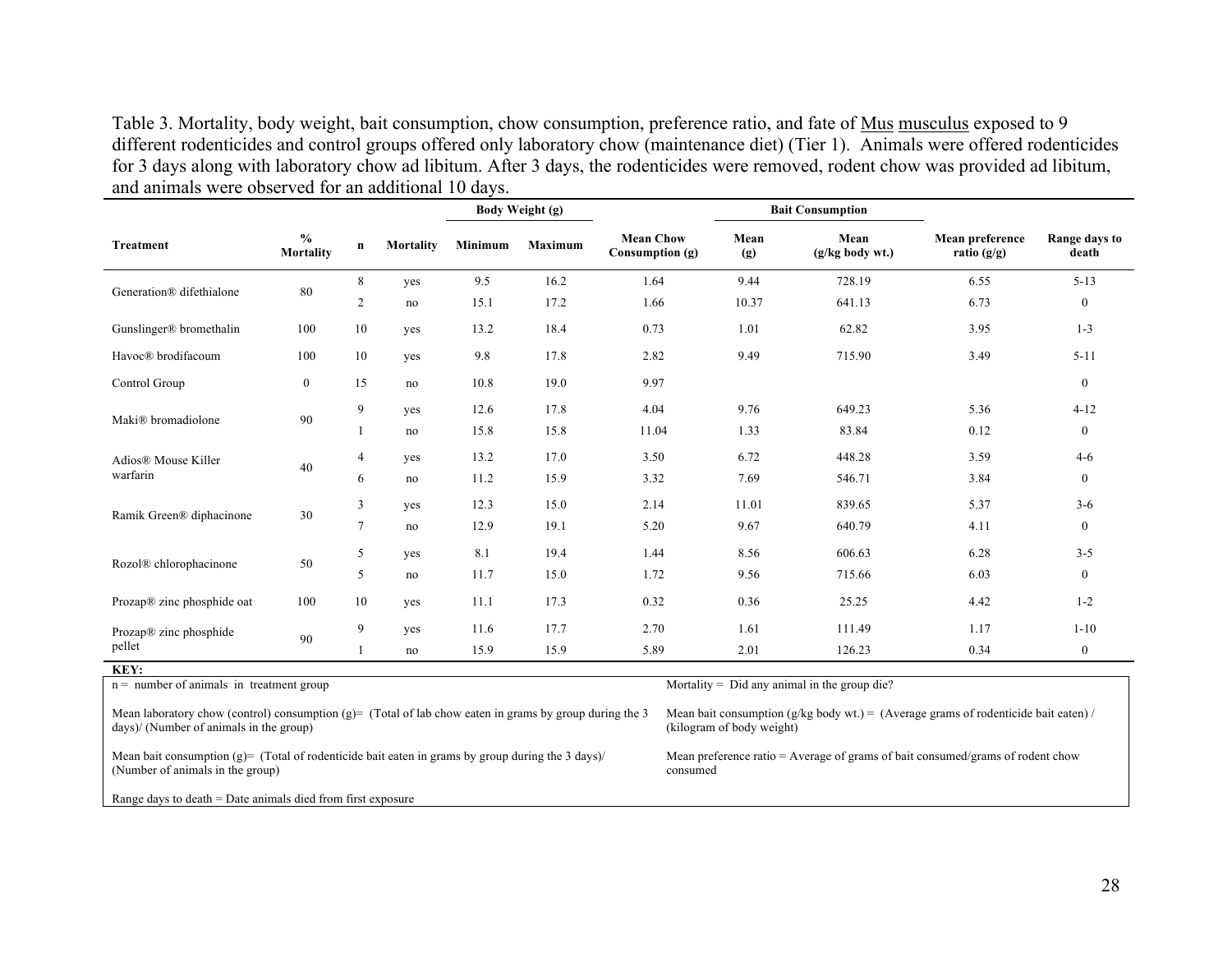| <b>Source</b>                | df | F     |          |
|------------------------------|----|-------|----------|
| <b>Species</b>               |    | 8.42  | 0.0003   |
| Treatment                    | 8  | 10.97 | < 0.0001 |
| <b>Sex</b>                   |    | 0.34  | 0.558    |
| Mortality                    |    | 6.89  | 0.009    |
| Species X Treatment          | 16 | 1.19  | 0.281    |
| Species X Sex                |    | 0.56  | 0.572    |
| <b>Species X Mortality</b>   |    | 0.22  | 0.801    |
| Treatment X Sex              | 8  | 0.88  | 0.532    |
| <b>Treatment X Mortality</b> | 8  | 0.45  | 0.893    |
| Sex X Mortality              |    | 0.02  | 0.875    |

Table 4. Generalized linear model ANOVA examining the influence of species, treatment, sex on rodent preference ratio (rodenticides consumed divided by the amount of laboratory chow consumed) (Tier 1).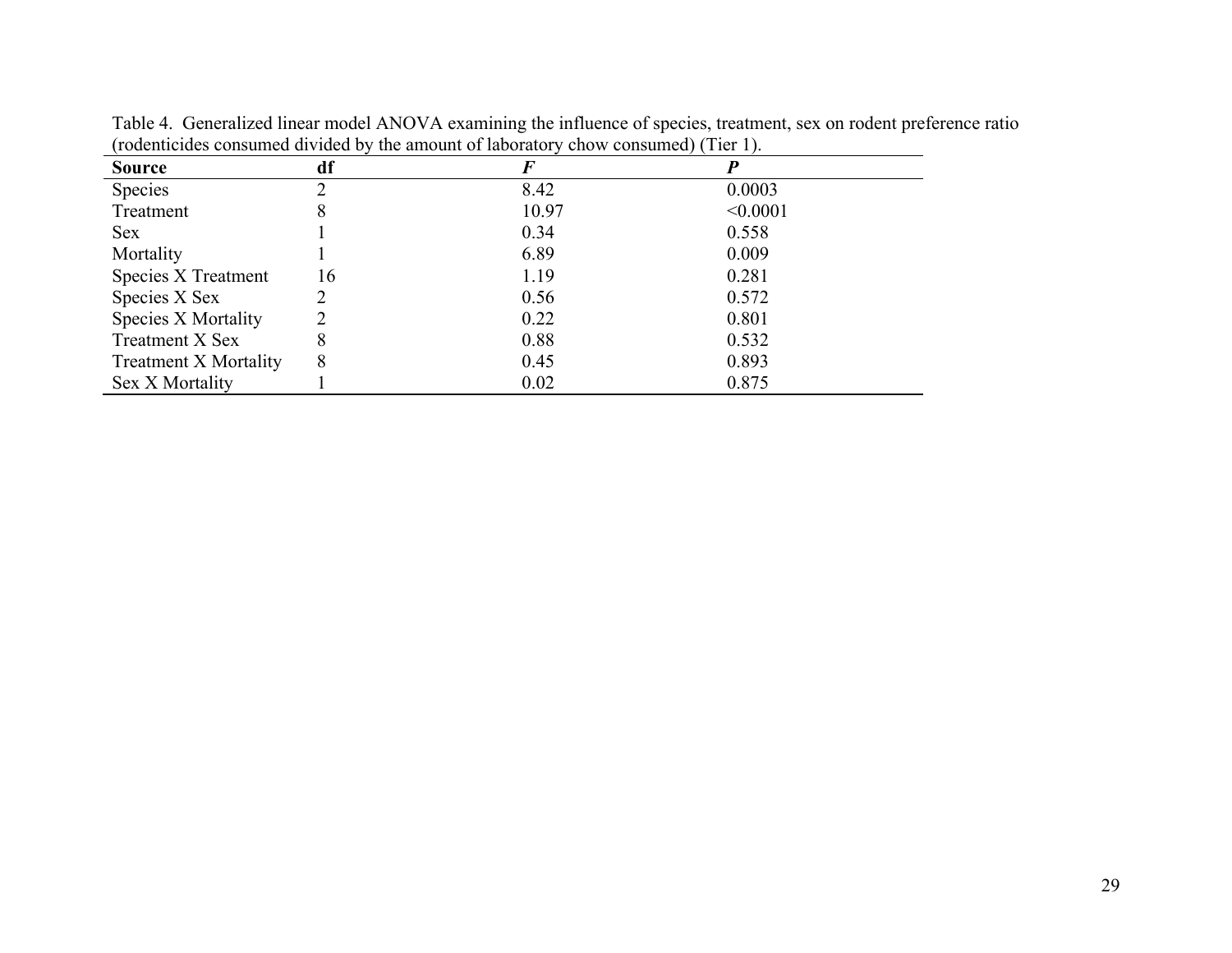Table 5. Mortality, body weight, bait consumption, chow consumption, preference ratio, and fate of Rattus exulans exposed to 6 different rodenticides and control groups offered only laboratory chow (maintenance diet) (Tier 2). Animals were offered rodenticides for 7 days along with laboratory chow ad libitum. After 7 days, the rodenticides were removed, rodent chow was provided ad libitum, and animals were observed for an additional 10 days.

|                                            |                                   |                |           |         | <b>Body Weight (g)</b> |                                        |             | <b>Bait Consumption</b>                        |                                     |                           |
|--------------------------------------------|-----------------------------------|----------------|-----------|---------|------------------------|----------------------------------------|-------------|------------------------------------------------|-------------------------------------|---------------------------|
| Treatment                                  | $\frac{0}{0}$<br><b>Mortality</b> | n              | Mortality | Minimum | Maximum                | <b>Mean Chow</b><br>Consumption<br>(g) | Mean<br>(g) | Mean<br>$(g/kg$ body wt.)                      | Mean<br>preference<br>ratio $(g/g)$ | Range<br>days to<br>death |
| Havoc® brodifacoum                         | 100                               | 5              | yes       | 47      | 76                     | 6.19                                   | 28.08       | 452.20                                         | 5.54                                | $4-9$                     |
| Control Group                              | $\mathbf{0}$                      | 5              | no        | 46      | 81                     | 54.70                                  |             |                                                |                                     | $\mathbf{0}$              |
| Maki® bromadiolone                         | 100                               | 5              | yes       | 51      | 80                     | 6.06                                   | 22.88       | 343.33                                         | 4.26                                | $3 - 10$                  |
| Adios® Mouse Killer                        | 60                                | 3              | yes       | 48      | 82                     | 29.06                                  | 14.87       | 230.20                                         | 0.53                                | $6 - 8$                   |
| warfarin                                   |                                   | $\mathfrak{2}$ | no        | 49      | 71                     | 28.50                                  | 10.85       | 178.51                                         | 0.41                                | $\mathbf{0}$              |
|                                            |                                   | $\mathfrak{2}$ | yes       | 70      | 74                     | 8.46                                   | 25.53       | 352.02                                         | 5.34                                | $3-6$                     |
| Ramik Green® diphacinone                   | 40                                | 3              | no        | 49      | 62                     | 41.80                                  | 7.48        | 140.88                                         | 0.27                                | $\boldsymbol{0}$          |
|                                            | 60                                | 3              | yes       | 48      | 64                     | 9.89                                   | 1.83        | 33.93                                          | 0.27                                | $2 - 4$                   |
| Prozap® zinc phosphide oat                 |                                   | $\overline{2}$ | no        | 59      | 75                     | 44.34                                  | 2.37        | 35.77                                          | 0.05                                | $\boldsymbol{0}$          |
| Prozap® zinc phosphide<br>pellet           | $\boldsymbol{0}$                  | 5              | no        | 51      | 75                     | 59.89                                  | 3.45        | 58.04                                          | 0.06                                | $\mathbf{0}$              |
| KEY:                                       |                                   |                |           |         |                        |                                        |             |                                                |                                     |                           |
| $n =$ number of animals in treatment group |                                   |                |           |         |                        |                                        |             | Mortality = $Did$ any animal in the group die? |                                     |                           |

Mean laboratory chow (control) consumption (g)= (Total of lab chow eaten in grams by group during the 7 days)/ (Number of animals in the group)

Mean bait consumption (g)= (Total of rodenticide bait eaten in grams by group during the 7 days)/ (Number of animals in the group)

Mean bait consumption (g/kg body wt.) = (Average grams of rodenticide bait eaten) / (kilogram of body weight)

Mean preference ratio = Average of grams of bait consumed/grams of rodent chow consumed

Range days to death = Date animals died from first exposure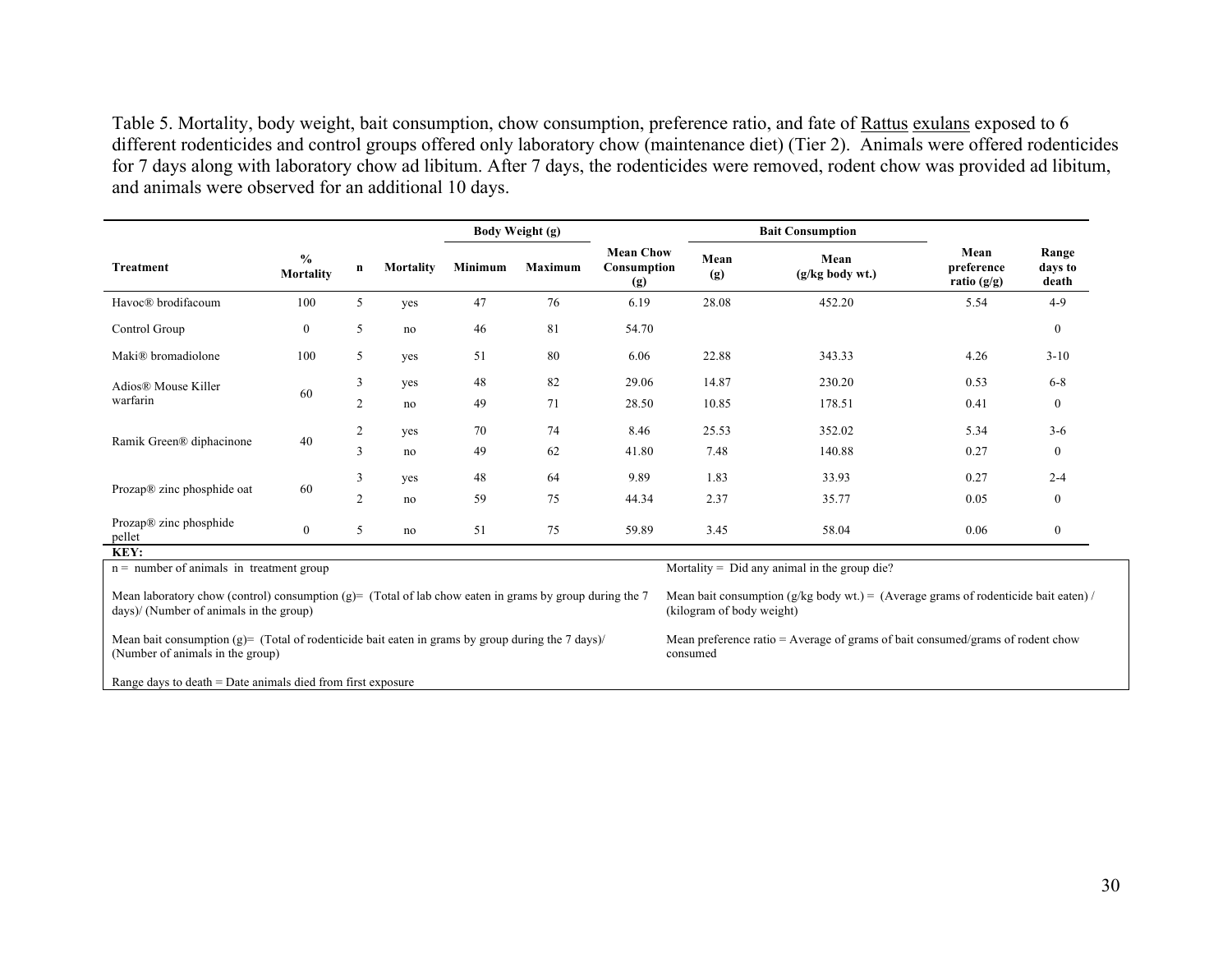Table 6. Mortality, body weight, bait consumption, chow consumption, preference ratio, and fate of Rattus rattus exposed to 6 different rodenticides and control groups offered only laboratory chow (maintenance diet) (Tier 2). Animals were offered rodenticides for 7 days along with laboratory chow ad libitum. After 7 days, the rodenticides were removed, rodent chow was provided ad libitum, and animals were observed for an additional 10 days.

|                                          |                                   |                     |                  |            | Body Weight (g)<br><b>Bait Consumption</b> |                                        |                |                           |                                  |                           |
|------------------------------------------|-----------------------------------|---------------------|------------------|------------|--------------------------------------------|----------------------------------------|----------------|---------------------------|----------------------------------|---------------------------|
| <b>Treatment</b>                         | $\frac{6}{6}$<br><b>Mortality</b> | $\mathbf n$         | <b>Mortality</b> | Minimum    | Maximum                                    | <b>Mean Chow</b><br>Consumption<br>(g) | Mean<br>(g)    | Mean<br>$(g/kg$ body wt.) | Mean preference<br>ratio $(g/g)$ | Range<br>days to<br>death |
| Control Group                            | $\mathbf{0}$                      | 10                  | no               | 109        | 230                                        | 101.99                                 |                |                           |                                  | $\mathbf{0}$              |
| Adios® Mouse Killer<br>warfarin          | 80                                | 4                   | yes<br>no        | 149<br>205 | 203<br>205                                 | 28.79<br>61.06                         | 33.88<br>34.50 | 197.99<br>168.28          | 1.96<br>0.56                     | $4 - 8$<br>$\bf{0}$       |
| Gunslinger® bromethalin                  | 60                                | 3<br>$\overline{2}$ | yes<br>no        | 156<br>116 | 204<br>135                                 | 20.54<br>81.60                         | 8.61<br>8.45   | 48.70<br>69.70            | 0.41<br>0.16                     | $2 - 3$<br>$\bf{0}$       |
| Ramik Green® diphacinone                 | 60                                | 3<br>$\overline{2}$ | yes<br>no        | 137<br>119 | 191<br>159                                 | 25.84<br>113.23                        | 71.57<br>5.46  | 468.88<br>39.05           | 3.05<br>0.05                     | $8 - 12$<br>$\bf{0}$      |
| Rozol® chlorophacinone                   | 100                               | 5                   | yes              | 167        | 213                                        | 10.86                                  | 69.10          | 382.12                    | 10.67                            | $5-9$                     |
| Prozap® zinc phosphide oat               | 80                                | 4                   | yes<br>no        | 121<br>142 | 167<br>142                                 | 15.00<br>102.32                        | 2.98<br>4.79   | 20.76<br>33.71            | 0.23<br>0.05                     | $1 - 2$<br>$\bf{0}$       |
| Prozap® zinc phosphide<br>pellet<br>KEY: | 20                                | 4                   | yes<br>no        | 124<br>117 | 124<br>168                                 | 47.12<br>98.19                         | 3.61<br>4.02   | 29.10<br>28.99            | 0.08<br>0.04                     | 4<br>$\bf{0}$             |

| $n =$ number of animals in treatment group                                                              | Mortality = $Did$ any animal in the group die?                                        |
|---------------------------------------------------------------------------------------------------------|---------------------------------------------------------------------------------------|
| Mean laboratory chow (control) consumption (g)= (Total of lab chow eaten in grams by group during the 7 | Mean bait consumption $(g/kg$ body wt.) = (Average grams of rodenticide bait eaten) / |
| days)/ (Number of animals in the group)                                                                 | (kilogram of body weight)                                                             |
| Mean bait consumption (g)= (Total of rodenticide bait eaten in grams by group during the 7 days)/       | Mean preference ratio $=$ Average of grams of bait consumed/grams of rodent chow      |
| (Number of animals in the group)                                                                        | consumed                                                                              |
| Range days to death $=$ Date animals died from first exposure                                           |                                                                                       |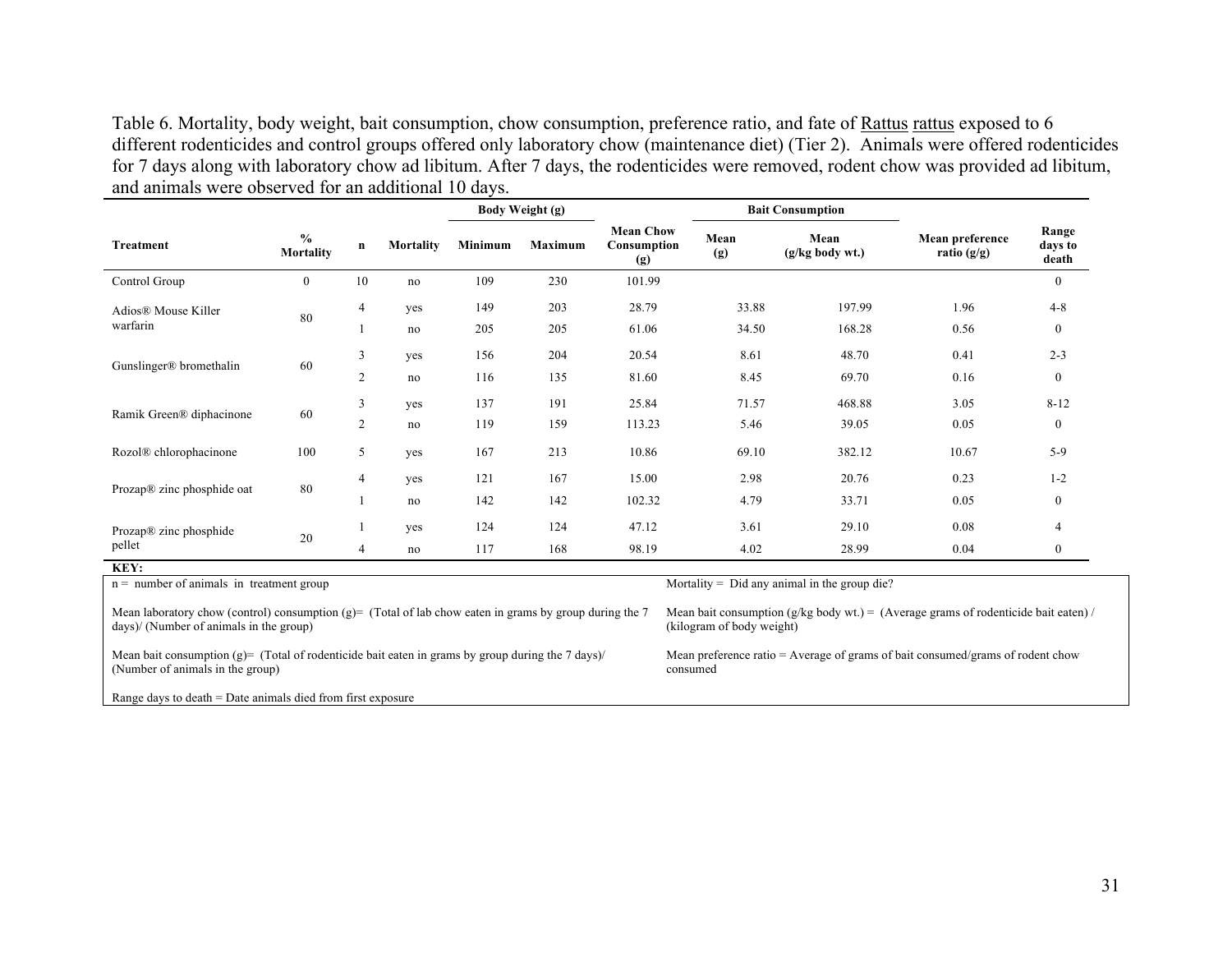Table 7. Mortality, body weight, bait consumption, chow consumption, preference ratio, and fate of Mus musculus exposed to 3 different rodenticides and control groups offered only laboratory chow (maintenance diet) (Tier 2). Animals were offered rodenticides for 7 days along with laboratory chow ad libitum. After 7 days, the rodenticides were removed, rodent chow was provided ad libitum, and animals were observed for an additional 10 days.

|                                 |                                   |             |                  | <b>Body Weight (g)</b> |                | <b>Bait Consumption</b>                |                |                            |                                |                        |
|---------------------------------|-----------------------------------|-------------|------------------|------------------------|----------------|----------------------------------------|----------------|----------------------------|--------------------------------|------------------------|
| <b>Treatment</b>                | $\frac{6}{6}$<br><b>Mortality</b> | $\mathbf n$ | <b>Mortality</b> | <b>Minimum</b>         | <b>Maximum</b> | <b>Mean Chow</b><br>Consumption<br>(g) | Mean<br>(g)    | Mean<br>(g/kg body<br>wt.) | Mean preference ratio<br>(g/g) | Range days<br>to death |
| Control Group                   | $\overline{0}$                    |             | no               | 7.4                    | 16.9           | 25.36                                  |                |                            |                                | $\theta$               |
| Adios® Mouse Killer<br>warfarin | 20                                | 4           | yes<br>no        | 10.9<br>11.7           | 10.9<br>15.2   | 4.78<br>4.73                           | 12.57<br>16.37 | 1153.17<br>1208.77         | 2.63<br>3.99                   | $\mathbf{0}$           |
| Ramik Green® diphacinone        | 25                                | $3*$        | yes<br>no        | 13.2<br>10.7           | 13.2<br>14.8   | 2.68<br>15.54                          | 13.00<br>7.89  | 984.92<br>583.31           | 4.85<br>1.98                   | 8<br>$\theta$          |
| Rozol® chlorophacinone          | 100                               |             | ves              | 9.9                    | 17.2           | 6.56                                   | 11.59          | 905.30                     | 2.69                           | $8-9$                  |

| KEY:                                                                                                                                               |                                                                                                                    |
|----------------------------------------------------------------------------------------------------------------------------------------------------|--------------------------------------------------------------------------------------------------------------------|
| $n =$ number of animals in treatment group                                                                                                         | Mortality = $Did$ any animal in the group die?                                                                     |
| Mean laboratory chow (control) consumption (g)= (Total of lab chow eaten in grams by group<br>during the 7 days)/ (Number of animals in the group) | Mean bait consumption $(g/kg$ body wt.) = (Average grams of rodenticide bait eaten) / (kilogram of<br>body weight) |
| Mean bait consumption (g)= (Total of rodenticide bait eaten in grams by group during the 7 days)/<br>(Number of animals in the group)              | Mean preference ratio = Average of grams of bait consumed/grams of rodent chow consumed                            |
| Range days to death $=$ Date animals died from first exposure                                                                                      | * One mouse was accidentally killed while cleaning the cage and thus excluded from analysis                        |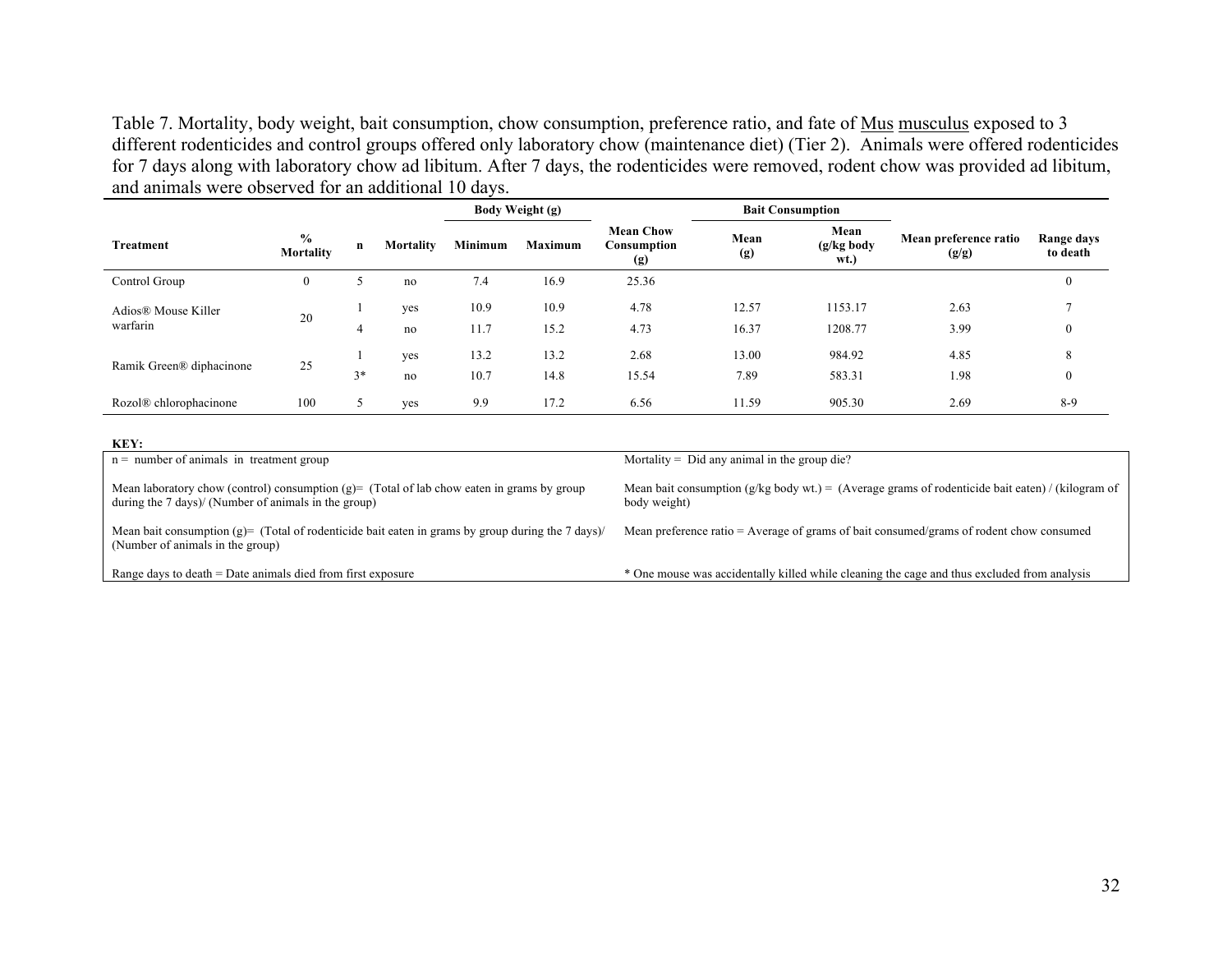Table 8. Mortality, body weight, bait consumption, chow consumption, and fate of Rattus exulans exposed to 4 different rodenticides and control groups offered only laboratory chow (maintenance diet) (Tier 3). Animals were offered rodenticides for 7 days. After 7 days, the rodenticides were removed, rodent chow was provided ad libitum, and animals were observed for an additional 10 days.

|                            |                            |                |           |         | Body Weight (g) |                                        | <b>Bait Consumption</b> |                           |                           |
|----------------------------|----------------------------|----------------|-----------|---------|-----------------|----------------------------------------|-------------------------|---------------------------|---------------------------|
| <b>Treatment</b>           | $\frac{0}{0}$<br>Mortality | n              | Mortality | Minimum | Maximum         | <b>Mean Chow</b><br>Consumption<br>(g) | Mean<br>(g)             | Mean<br>$(g/kg$ body wt.) | Range<br>days to<br>death |
| Control Group              | $\mathbf{0}$               | 5              | no        | 57      | 92              | 48.79                                  |                         |                           | $\mathbf{0}$              |
| Adios® Mouse Killer        | 80                         | 4              | yes       | 50      | 97              |                                        | 23.58                   | 307.41                    | $4-6$                     |
| warfarin                   |                            |                | no        | 67      | 67              |                                        | 28.64                   | 429.37                    | $\mathbf{0}$              |
| Ramik Green® diphacinone   | 100                        | 5              | yes       | 46      | 85              |                                        | 31.00                   | 458.68                    | $5 - 8$                   |
|                            | 4<br>80                    | yes            | 45        | 88      |                 | 2.11                                   | 33.03                   | $1 - 7$                   |                           |
| Prozap® zinc phosphide oat |                            |                | no        | 82      | 82              |                                        | 3.29                    | 40.13                     | $\mathbf{0}$              |
| Prozap® zinc phosphide     | 60                         | 3              | yes       | 46      | 75              |                                        | 2.14                    | 36.84                     |                           |
| pellet                     |                            | $\overline{2}$ | no        | 76      | 88              |                                        | 3.61                    | 44.28                     | $\mathbf{0}$              |
| KEY:                       |                            |                |           |         |                 |                                        |                         |                           |                           |

n = number of animals in treatment group more and the group die?<br>Mortality = Did any animal in the group die?

Mean laboratory chow (control) consumption (g)= (Total of lab chow eaten in grams by group during the 7 days)/ (Number of animals in the group)

Mean bait consumption (g)= (Total of rodenticide bait eaten in grams by group during the 7 days)/ (Number of animals in the group)

Mean bait consumption (g/kg body wt.) = (Average grams of rodenticide bait eaten) / (kilogram of body weight)

Range days to death = Date animals died from first exposure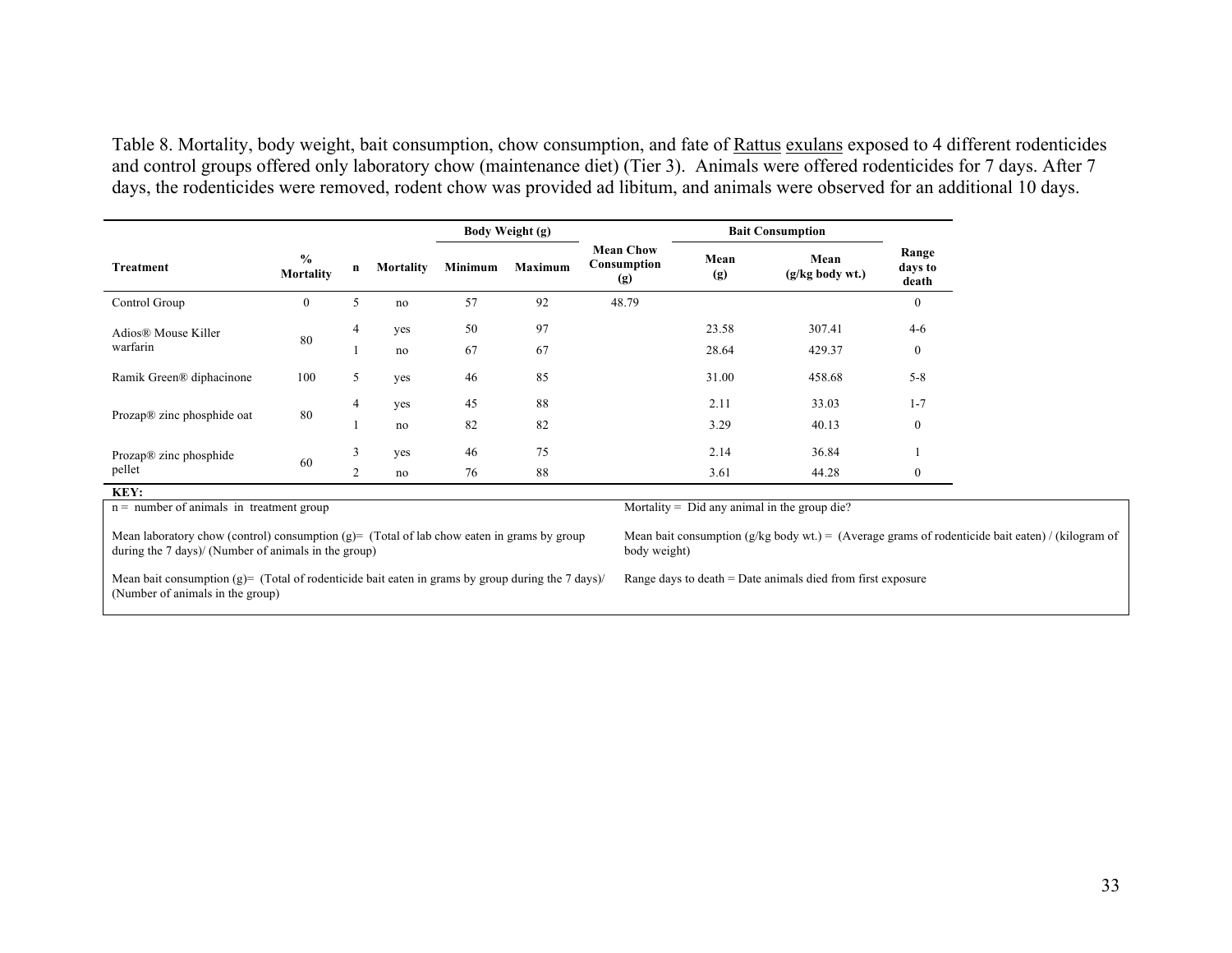Table 9. Mortality, body weight, bait consumption, chow consumption, and fate of Rattus rattus exposed to 3 different rodenticides and control groups offered only laboratory chow (maintenance diet) (Tier 3). Animals were offered rodenticides for 7 days. After 7 days, the rodenticides were removed, rodent chow was provided ad libitum, and animals were observed for an additional 10 days.

|                                                                                                                                                                                                                                                                        |                                                                                                                                                                                                        |   |           |         | Body Weight (g) |                                        |             | <b>Bait Consumption</b>                        |                        |  |
|------------------------------------------------------------------------------------------------------------------------------------------------------------------------------------------------------------------------------------------------------------------------|--------------------------------------------------------------------------------------------------------------------------------------------------------------------------------------------------------|---|-----------|---------|-----------------|----------------------------------------|-------------|------------------------------------------------|------------------------|--|
| Treatment                                                                                                                                                                                                                                                              | $\frac{0}{0}$<br>Mortality                                                                                                                                                                             | n | Mortality | Minimum | Maximum         | <b>Mean Chow</b><br>Consumption<br>(g) | Mean<br>(g) | Mean<br>$(g/kg$ body wt.)                      | Range days<br>to death |  |
| Control Group                                                                                                                                                                                                                                                          | $\mathbf{0}$                                                                                                                                                                                           | 5 | no        | 124     | 186             | 108.15                                 |             |                                                | $\Omega$               |  |
| Gunslinger <sup>®</sup> bromethalin                                                                                                                                                                                                                                    | 100                                                                                                                                                                                                    | 5 | yes       | 107     | 183             |                                        | 7.00        | 50.10                                          | $1 - 2$                |  |
| Ramik Green® diphacinone                                                                                                                                                                                                                                               | 100                                                                                                                                                                                                    | 5 | yes       | 117     | 196             |                                        | 86.87       | 599.54                                         | $6 - 10$               |  |
| Prozap <sup>®</sup> zinc phosphide<br>pellet                                                                                                                                                                                                                           | 100                                                                                                                                                                                                    | 5 | yes       | 119     | 189             |                                        | 3.06        | 21.14                                          | $1 - 5$                |  |
| KEY:                                                                                                                                                                                                                                                                   |                                                                                                                                                                                                        |   |           |         |                 |                                        |             |                                                |                        |  |
| $n =$ number of animals in treatment group                                                                                                                                                                                                                             |                                                                                                                                                                                                        |   |           |         |                 |                                        |             | Mortality = $Did$ any animal in the group die? |                        |  |
| Mean laboratory chow (control) consumption (g)= (Total of lab chow eaten in grams by group<br>Mean bait consumption (g/kg body wt.) = (Average grams of rodenticide bait eaten) / (kilogram of<br>during the 7 days)/ (Number of animals in the group)<br>body weight) |                                                                                                                                                                                                        |   |           |         |                 |                                        |             |                                                |                        |  |
|                                                                                                                                                                                                                                                                        | Mean bait consumption (g)= (Total of rodenticide bait eaten in grams by group during the 7 days)/<br>Range days to death $=$ Date animals died from first exposure<br>(Number of animals in the group) |   |           |         |                 |                                        |             |                                                |                        |  |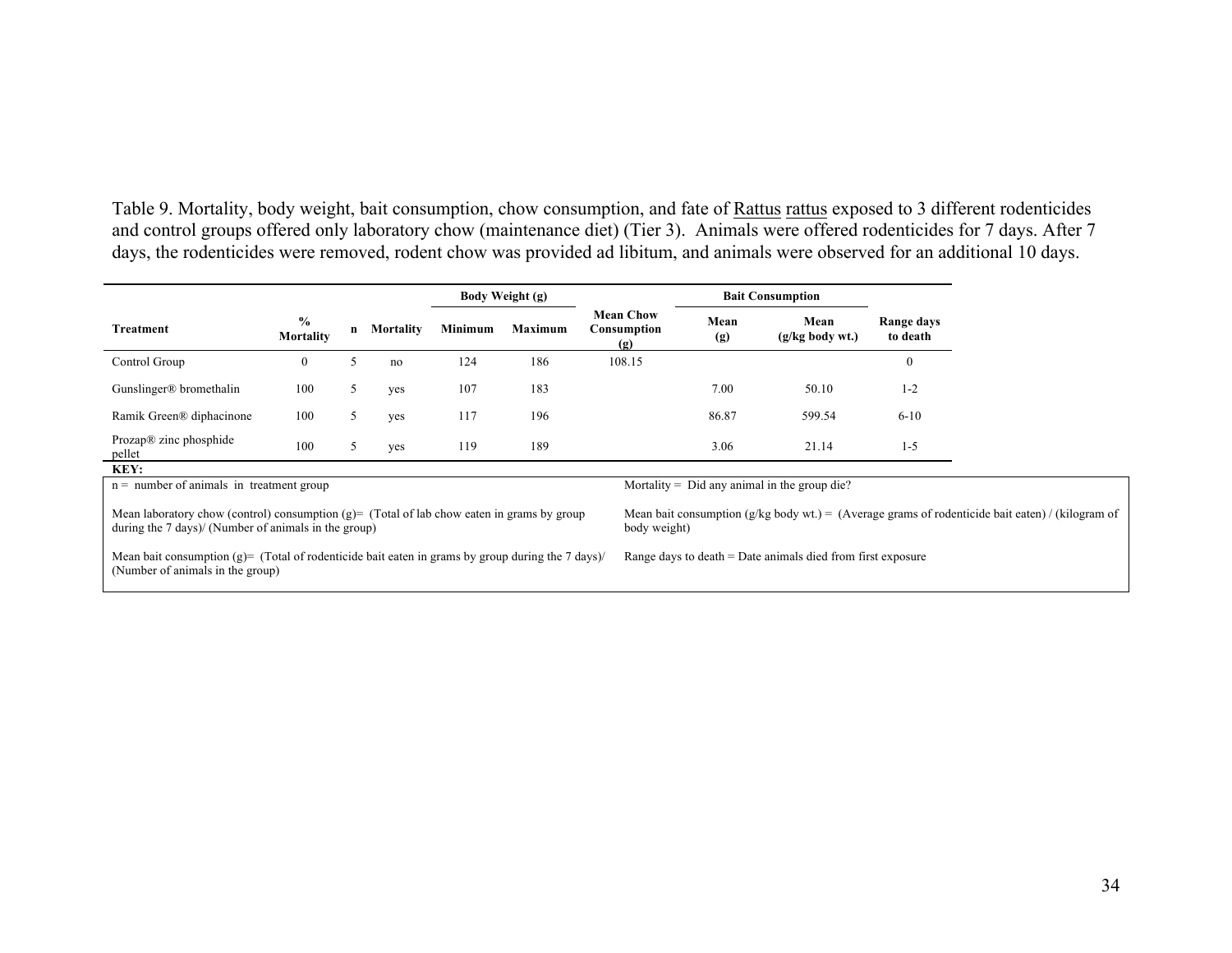Table 10. Mortality, body weight, bait consumption, chow consumption, and fate of Mus musculus exposed to 2 different rodenticides and control groups offered only laboratory chow (maintenance diet) (Tier 3). Animals were offered rodenticides for 7 days. After 7 days, the rodenticides were removed, rodent chow was provided ad libitum, and animals were observed for an additional 10 days.

|                                                                                                                                                    |                            |      |           |                | <b>Body Weight</b> |                                        | <b>Bait Consumption</b> |                                                               |                           |                                                                                                  |
|----------------------------------------------------------------------------------------------------------------------------------------------------|----------------------------|------|-----------|----------------|--------------------|----------------------------------------|-------------------------|---------------------------------------------------------------|---------------------------|--------------------------------------------------------------------------------------------------|
| Treatment                                                                                                                                          | $\frac{0}{0}$<br>Mortality | n    | Mortality | Minimum<br>(g) | Maximum<br>(g)     | <b>Mean Chow</b><br>Consumption<br>(g) | Mean<br>(g)             | Mean<br>$(g/kg$ body wt.)                                     | Range<br>days to<br>death |                                                                                                  |
| Control Group                                                                                                                                      | $\mathbf{0}$               | $4*$ | no        | 10.6           | 15.3               | 25.08                                  |                         |                                                               | $\theta$                  |                                                                                                  |
| Adios® Mouse Killer                                                                                                                                |                            | 2    | yes       | 11.4           | 16.3               |                                        | 16.44                   | 1189.38                                                       | $5 - 8$                   |                                                                                                  |
| 40<br>warfarin                                                                                                                                     |                            | 3    | no        | 12.4           | 14.7               |                                        | 16.33                   | 1219.89                                                       | $\mathbf{0}$              |                                                                                                  |
| Ramik Green® diphacinone                                                                                                                           | 40                         | 2    | yes       | 13.4           | 14.6               |                                        | 19.00                   | 1360.67                                                       | 6                         |                                                                                                  |
|                                                                                                                                                    |                            | 3    | no        | 12.9           | 15.2               |                                        | 19.93                   | 1384.51                                                       | $\mathbf{0}$              |                                                                                                  |
| KEY:                                                                                                                                               |                            |      |           |                |                    |                                        |                         |                                                               |                           |                                                                                                  |
| $n =$ number of animals in treatment group                                                                                                         |                            |      |           |                |                    |                                        |                         | Mortality = $Did$ any animal in the group die?                |                           |                                                                                                  |
| Mean laboratory chow (control) consumption (g)= (Total of lab chow eaten in grams by group<br>during the 7 days)/ (Number of animals in the group) |                            |      |           |                |                    | body weight)                           |                         |                                                               |                           | Mean bait consumption (g/kg body wt.) = (Average grams of rodenticide bait eaten) / (kilogram of |
| Mean bait consumption (g)= (Total of rodenticide bait eaten in grams by group during the 7 days)/<br>(Number of animals in the group)              |                            |      |           |                |                    |                                        |                         | Range days to death $=$ Date animals died from first exposure |                           |                                                                                                  |
| * One mouse was accidentally killed while cleaning the cage and thus excluded from analysis                                                        |                            |      |           |                |                    |                                        |                         |                                                               |                           |                                                                                                  |